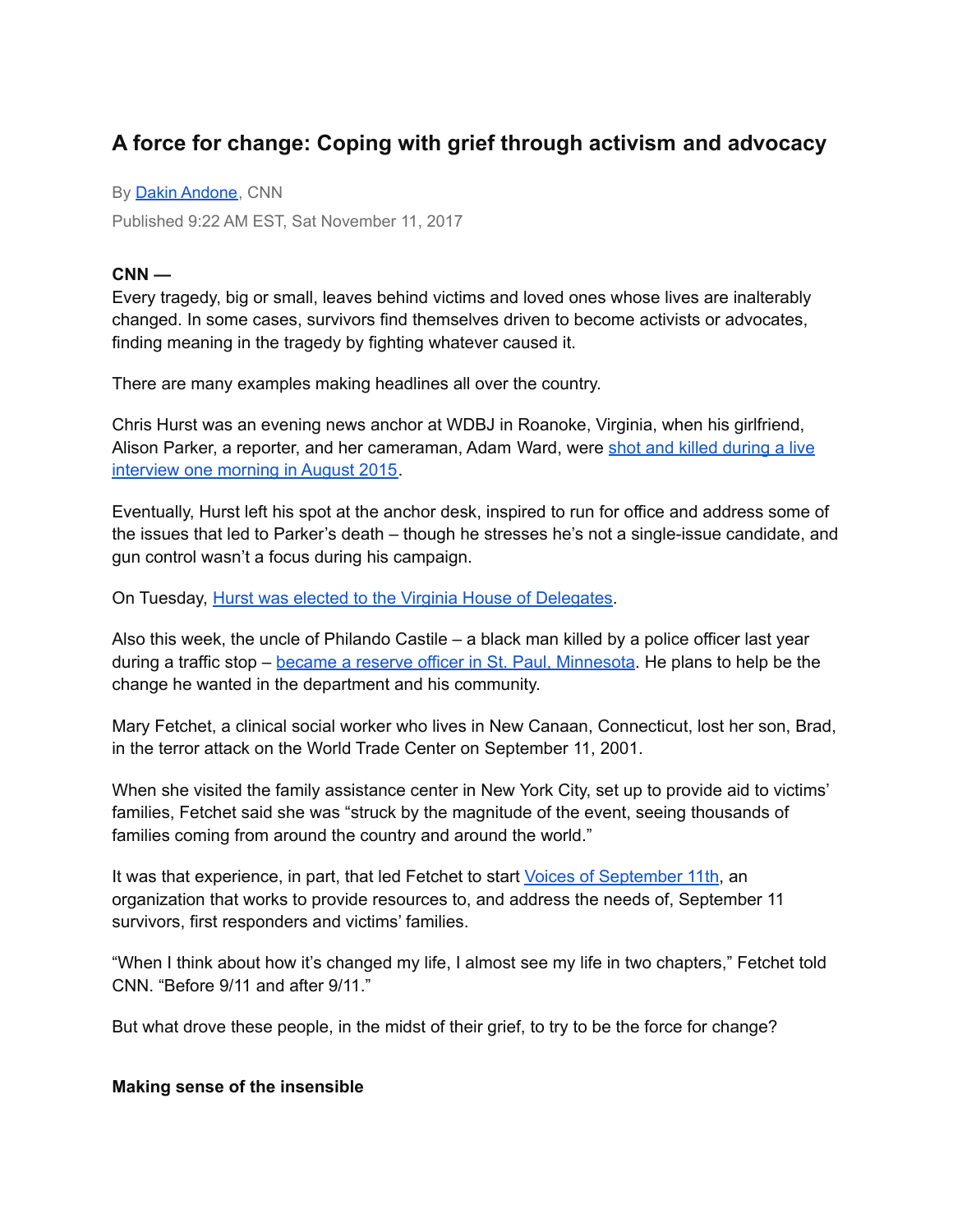David Kessler, an author, grief expert and founder of Grief.com, told CNN that these families have undergone what he calls the sixth stage of grief: "Finding meaning."

"We come away from something so devastating that we go, 'The story just can't end this way,'" Kessler said. "Their life needed to matter, and their death needed to have some meaning, so for many people, that spurs us into action."

Dr. Robin Gurwitch, a professor of psychiatry and behavioral sciences at Duke University who has spent most of her career studying the effects of trauma on children, agreed with Kessler's assessment that some people who deal with a traumatic, insensible loss are looking to find meaning in their suffering.

In the aftermath of a traumatic loss, Gurwitch said, people ask themselves, "What are some things I can do to honor the life of the person that's no longer here?"

Sometimes that's done by drawing attention to the things that caused the traumatic death, she said.

There are those like John [Walsh](http://www.cnn.com/2014/07/29/justice/john-walsh-five-things/index.html), who founded the National Center for Missing and Exploited Children and started the TV show, "America's Most Wanted," after the abduction of his 6-year-old son, Adam, in 1981. Walsh now hosts CNN's "The Hunt with John [Walsh."](http://www.cnn.com/shows/the-hunt-with-john-walsh)

More recently, Mothers of the [Movement,](http://www.cnn.com/2016/07/27/opinions/mothers-movement-ben-ghiat/index.html) a group of mothers who have lost their children to police violence, are advocating for reform at the cross section of race and policing. During the 2016 Democratic National Convention, they stumped for Hillary Clinton.

But Gurwitch points to the families of children killed in December 2012 at Sandy Hook Elementary as examples of people who have made sense of their children's deaths by using their experience to help others. Many of those families started a foundation, she said, focusing on a different piece of what contributed to the loss of their child.

For example, Mark and Jackie Barden – whose [7-year-old,](http://www.cnn.com/2016/12/14/us/sandy-hook-anniversary-trnd/index.html) Daniel, was killed that day – started the Sandy Hook [Promise](https://www.sandyhookpromise.org/) alongside parents of other victims of the shooting. The nonprofit seeks to change public policy and prevent gun violence, whether it's criminal, suicide or by accident.

Jeremy Richman, a neuroscientist whose [6-year-old](http://www.cnn.com/2013/12/14/us/newtown-sandy-hook-shooting-anniversary/index.html) daughter, Avielle, was killed at Sandy Hook, started the Avielle [Foundation](https://aviellefoundation.org/), which calls attention to mental health issues through research and community engagement.

Such causes "help in terms of recovery and resilience," Gurwitch said, but "there's still going to be those times that are going to be challenging, that are going to be hard."

### **Memorializing their loved ones**

When people are pushed into advocacy or social work as a result of a traumatic loss, part of the benefit for those affected is in keeping busy, but it's also a way to memorialize their loved ones,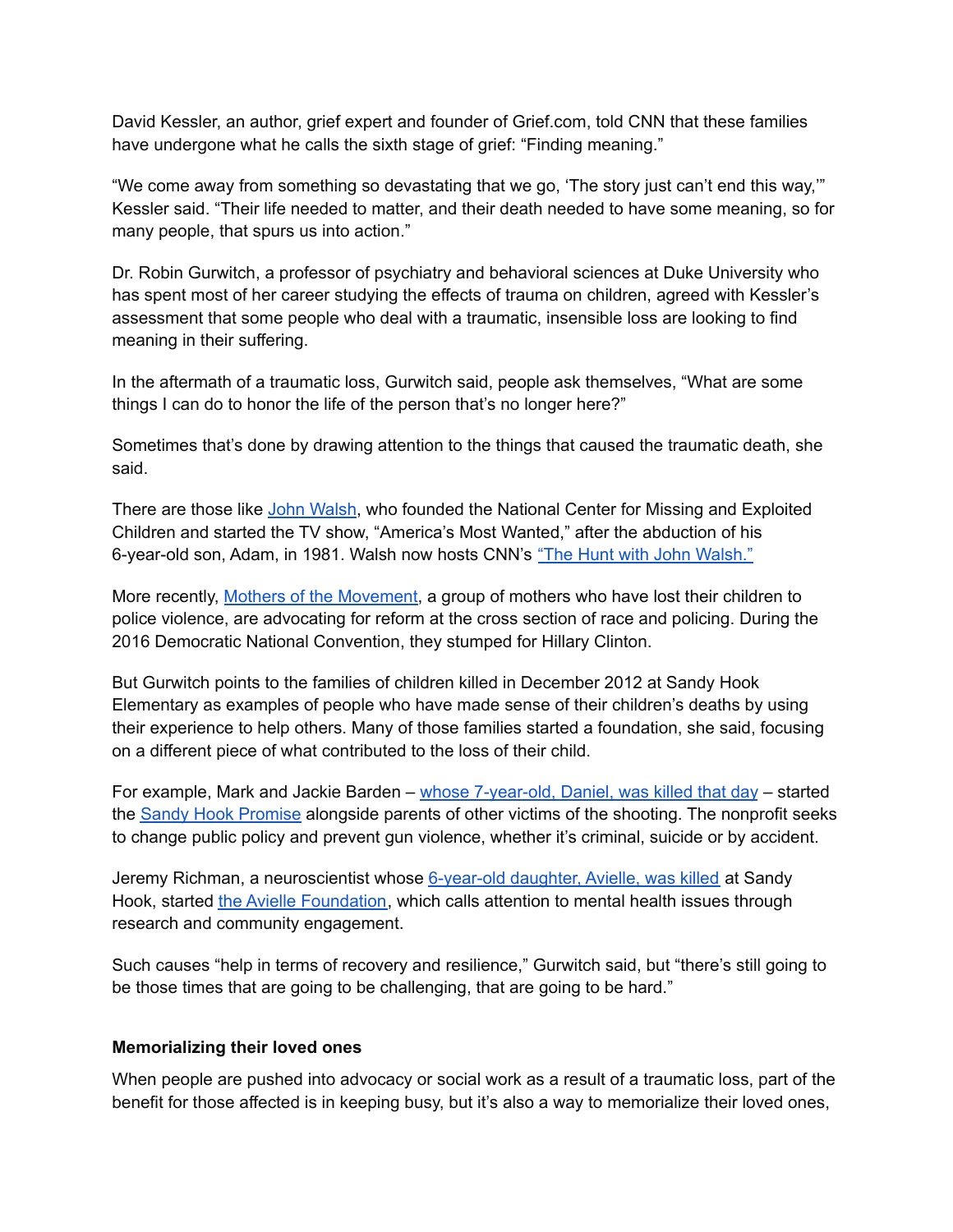explained Joanne Cacciatore, an associate research professor at Arizona State University who studies traumatic grief.

"In my research, one of the reasons that parents most want to get active in volunteering and doing things has to do with remembering, honoring and making sure that the world doesn't forget – not only this terrible thing that happened, but also the beautiful person (that was lost)," she said.

In 1996, two years after her own daughter died, Cacciatore started the MISS [Foundation,](https://missfoundation.org/) which offers support to families who have experienced the death of a child.

The foundation and "random acts of kindness" were the best way to remember her daughter, she said.

"For me, really, compassion was the most powerful thing," Cacciatore said. "It just felt like that was the only way I would survive it."

## **Helping others through their experience**

Cacciatore isn't alone in feeling that her ability to help others helped her. Some people benefit from altruistic acts, like reaching out to others after a loss, Gurwitch said.

"We know that when people are really struggling, even though you're hurting, if you reach out and try to help someone, it helps you do better," she said.

It could be as simple as writing a letter to first responders in your community who were first on the scene of the tragedy, or something as big as creating a foundation to change how the public considers gun control or mental health services, Gurwitch said.

Fetchet, whose son was killed in the 9/11 attacks, said that because of her background in social work, she felt she was "in a unique position, because I had an understanding of the impact of traumatic events."

"I almost felt like I had an opportunity and a responsibility to make a difference," she said.

### **'Creating a new future'**

Kessler, who dealt with the loss of his 21-year-old son more than a year ago, said the people who are able to move forward and find meaning in their loss are the ones who are "creating a new future."

"That loss can paralyze you," he said. "But it can also help you grow in ways that you never thought."

Fetchet echoed this sentiment. As awful as losing Brad was, his death prompted a change in her life's work, and she's proud of the "great strides" she and others affiliated with the Voices of